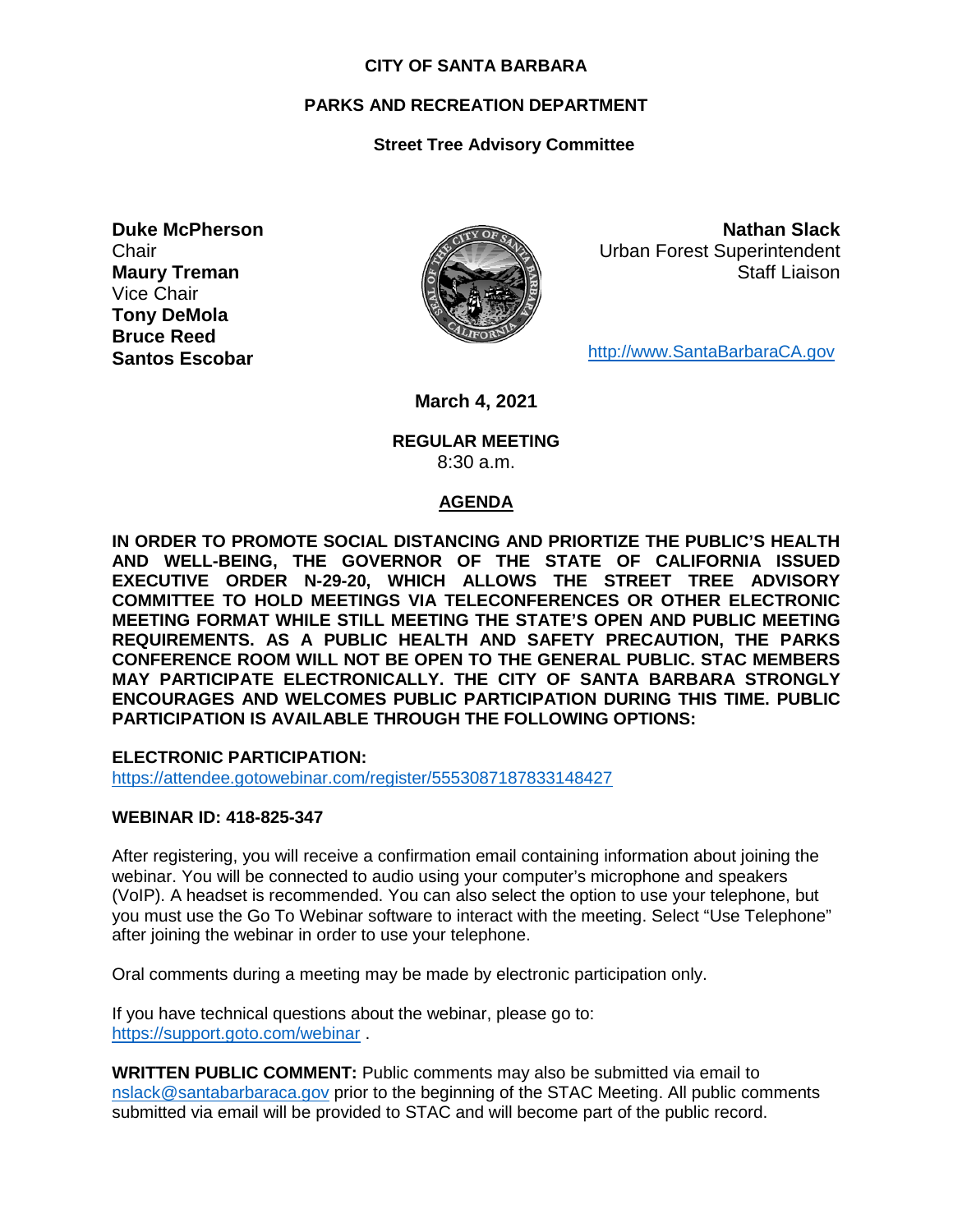**PUBLIC COMMENT:** Public comment on matters not listed on the agenda will occur at the beginning of the meeting. Members of the public wishing to speak must "raise their hand" in the GoToWebinar platform by selecting the virtual hand icon, which is generally located on most devices in the upper right hand corner of the screen. When persons are called on to speak, their microphone will be activated and they will be notified to begin speaking. Each speaker will be given a total of one minute to address the STAC.

**PUBLIC COMMENT ON AGENDIZED ITEMS:** Members of the public wishing to speak on a matter on the agenda must "raise their hand" in the GoToWebinar platform by selecting the virtual hand icon during the presentation of that item. The "raise hand" icon is generally located on most devices in the upper right hand corner of the screen. When persons are called on to speak, their microphone will be activated and they will be notified to begin speaking. Each speaker will be given a total of one minute to address the STAC.

# **PUBLIC INFORMATION**

Materials related to an item on this agenda submitted to the Street Tree Advisory Committee after distribution of the agenda packet are available for public inspection in the Parks Division Office located at 402 E. Ortega Street, Santa Barbara, CA 93101, during normal business hours.

## **CALL TO ORDER**

**ROLL CALL**

# **CHANGES TO THE AGENDA**

## **APPROVAL OF MINUTES**

A. Regular Meeting February 4, 2021

# **MEMBER AND STAFF COMMUNICATIONS**

A. Parks and Recreation Commission actions

# **NEW BUSINESS**

# **TREE REMOVAL CONSIDERATIONS**

**STREET TREES**

None

#### **SETBACK TREES**

- 1. 1126 Harbor Hills Dr. *(2) Washingtonia robusta,* Mexican Fan Palm Chris Gilliland
- 2. 1302 E. Yanonali St. *Tipuana tipu*, Tipu Tree Bart Spaulding
- 3. 1502 Crestline Dr. *Washingtonia robusta*, Mexican Fan Palm Margaret Bischel **Serkes**

#### **STREET TREE MASTER PLAN**

# **DISCUSSION ITEMS STAC WORK GROUP SESSION**

**OLD BUSINESS** 

**ADJOURNMENT**